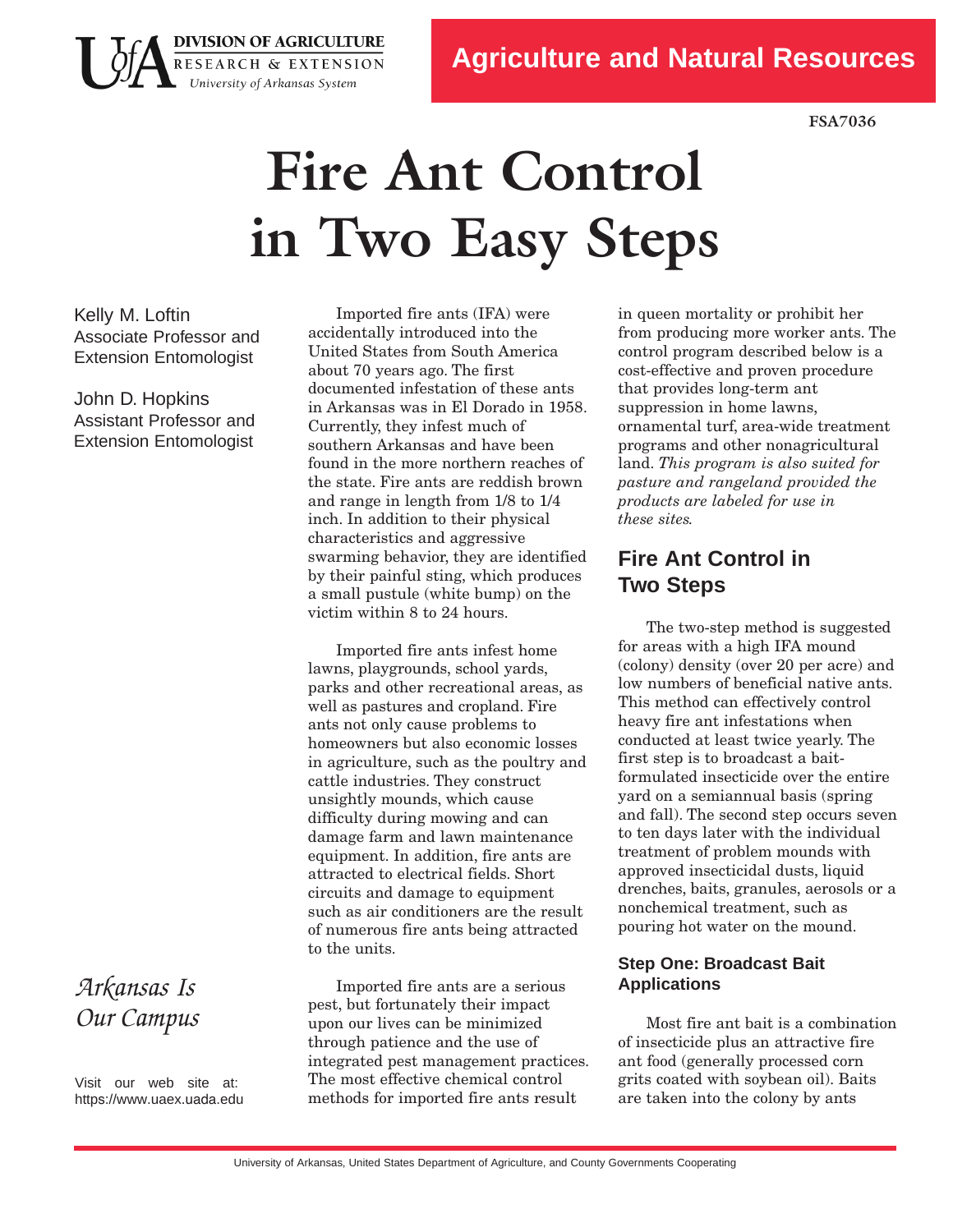searching (foraging) for food. The bait is distributed to other members of the colony through the exchange of food, a process known as trophallaxis. One key to the efficiency of baits is that the insecticide gets to the queen. Although several fire ant baits are available, there are two main types: insect growth regulators (IGRs) and actual toxins.

Hydramethylnon bait (Amdro and Amdro Pro) is a toxin (slow-acting stomach poison) that disrupts the ant's ability to convert food to energy. Spinosad bait (Safer Fire Ant Bait, Greenlight Fire Ant Control with Conserve and Fertilome Come and Get It) is a slowacting biorational toxin derived from soil-dwelling bacteria through a fermentation process. Abamectin, the toxin in Ascend, Varsity and Clinch fire ant baits, is also derived through a fermentation process with soildwelling bacteria. Indoxacarb (Advion, Spectracide Once and Done and Real-Kill fire ant bait) is a fastacting toxin acting on the ant's nerve cells resulting in paralysis and death. *Hydramethylnon and spinosad baits demonstrate control from one to five weeks following treatment. Indoxacarb bait is the fastestacting bait, providing control in three to seven days following application.*

Fenoxycarb (Award), (S)-methoprene (Extinguish) and pyriproxyfen (Distance and Esteem Fire Ant Bait) are all IGRs that prevent queens from producing new workers. *These baits take from one to four months for control.* Abamectin (Clinch, Varsity and Ascend) bait acts much like an insect growth regulator when applied at broadcast rates and like a toxin when applied at rates for individual mound treatment. Although IGRs may take longer to achieve results, control may last up to a year, especially if treated areas are greater than one acre.

Extinguish Plus is a pre-blended combination bait containing both a slow-acting stomach poison (hydramethylnon) and an IGR (methoprene). This combination is fast-acting like hydramethylnon and long-lasting like methoprene.

#### **Broadcast Application**

Broadcast treatments are less expensive (in terms of product cost as well as time) and control colonies even when mounds are not visible. For best results:

- Use **fresh bait**, preferably from an unopened container or one that has been tightly sealed and not stored for long periods (most labels suggest using within three to six months after opening).
- Do not disturb mounds before bait application.
- • Apply bait when the **ground** and **grass** are **dry** and **rain is not expected** for the next 12 to 24 hours.



Broadcast Bait Application

- Apply bait when foraging **ants** are **actively searching** for food. This can be determined by leaving a small amount of food material (hot dog pieces or greasy chips) near an active mound. If ants are seen on the hot dog piece or chip within 10 to 30 minutes, it's a good time to apply bait. Ants are **less active** during cold and hot periods (when soil temperature is less than 70°F or greater than 95°F).
- In the **summer**, it may be necessary to apply baits in late afternoon or evening when **ants** are **most active**.

#### **READ AND FOLLOW LABEL**

**INSTRUCTIONS**. Make certain the area you plan to treat with the bait product is listed on the label. Most bait products can be used in residential, recreational and landscaped areas. However, only a few baits are labeled for use in agricultural areas, such as cropland, pastures, orchards and vegetable gardens. For example, Extinguish, Esteem and Safer or Greenlight Fire Ant Baits are the only fire ant baits labeled for use in home gardens and/or cropland. Amdro Pro, Esteem, Extinguish and Extinguish Plus are the only baits labeled for use on pastures and hay meadows.

Baits can be applied with hand-held seed spreaders, such as the Cyclone Seed Sower, Ortho Whirlybird or EZ Handspreader. For small areas, set the spreader at the smallest opening and make passes (swaths) approximately 10 to 15 feet apart (a couple of passes for the average yard) at a normal walking speed to apply the recommended rate (for most baits 1 to 1 1/2 pounds per acre, or approximately 1 ounce per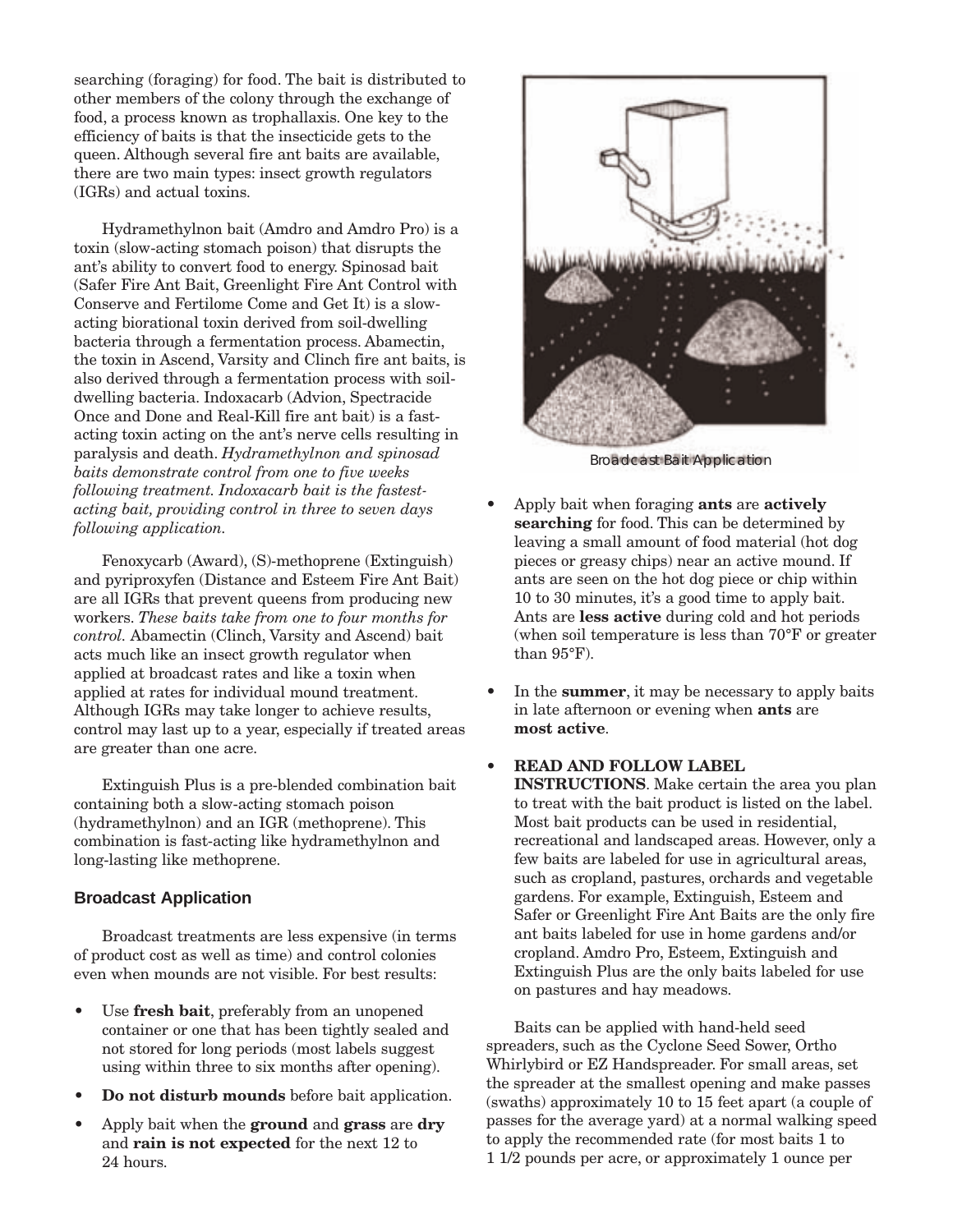

2,000 square feet). For medium- to large-sized areas, chest-type or vehicle-mounted spreaders can be used. A few bait formulations (Amdro Yard Broadcast Treatment and Spectracide Once and Done) are applied at higher rates, usually with wheeled granular applicators.

#### **Step Two: Individual Mound Treatment**

Chemical and nonchemical methods may be used for individual treatment of fire ant mounds. **Individual mound treatments should be applied from seven to ten days followingthe broadcast of bait.** Dusts, liquid drenches, granules and aerosols are examples of contact insecticides. As a contact insecticide, these products must actually come into direct contact with the ant.

**Chemical Treatments.** Some products are formulated as *dusts*. Ants walking through the treated soil get dust on their bodies and transport the insecticide into the mound. Within a few days, the entire colony should be killed. To use a dust, distribute the recommended amount evenly over the mound. **DO NOT INHALE THE DUST OR GET IT ON YOUR SKIN, AND DO NOT DISTURB THE MOUND PRIOR TO TREATMENT.**

Some chemical products are formulated as liquid concentrates or wettable powders that are diluted/mixed with water and then applied to the mound. These liquid drenches kill the ants underground but must be applied in sufficient volume to penetrate the entire nest (one to two gallons of diluted mixture poured over the top of each mound). Mound drenches generally provide control within a few hours. When handling liquid concentrates, always wear unlined chemical-resistant gloves and other personal protective equipment as specified on the product label to avoid getting the product on your skin. Mix the proper amount in a one- or two-gallon container, such as a sprinkler can. Write "POISON" on the container, and do not use for any other



#### purpose. **DO NOT DISTURB THE MOUND PRIOR TO TREATMENT**.

*Bait* products, as mentioned above for broadcast treatment, can also be used for treatment of individual mounds. Baits are applied as described in step one – except that they are not broadcast but applied around individual problem mounds. **DO NOT APPLY BAITS DIRECTLY ON THE MOUND OR DISTURB THE MOUND.** Uniformly sprinkle 3 to 5 level tablespoons from 1 to 3 feet around the base of the mound.

*Granular* products are another method of getting insecticides into fire ant mounds. The active ingredient in a granular insecticide is released when water is poured over the granules. To treat a single mound, measure out the recommended amount and sprinkle it on and around the mound. **DO NOT DISTURB THE MOUND.** Use a sprinkling can that breaks the water stream into droplets to pour 1 to 2 gallons of water over the treated mound if the label states the product needs to be watered in. Sprinkle gently to avoid disturbing the colony and washing the granules off the mound. Remember, application of less than the recommended amount of water with either liquid concentrates or granular insecticides provides poor results. Unless the product completely penetrates the mound, ants will move to a different site via underground foraging tunnels to avoid the poison.

Some products are formulated as aerosols, to which an injection rod is attached. The rod is inserted into the mound and the insecticide is injected, according to label instructions. Many of the applications of contact insecticides are faster acting than applications of baits; however, baits have the advantage of treating inaccessible and unseen mounds. Baits also are formulated to impact the queen. **To kill a fire ant colony, you must kill the queen.**

**Low Toxicity, Organic and Nonchemical Treatments.** A few active ingredients used in fire ant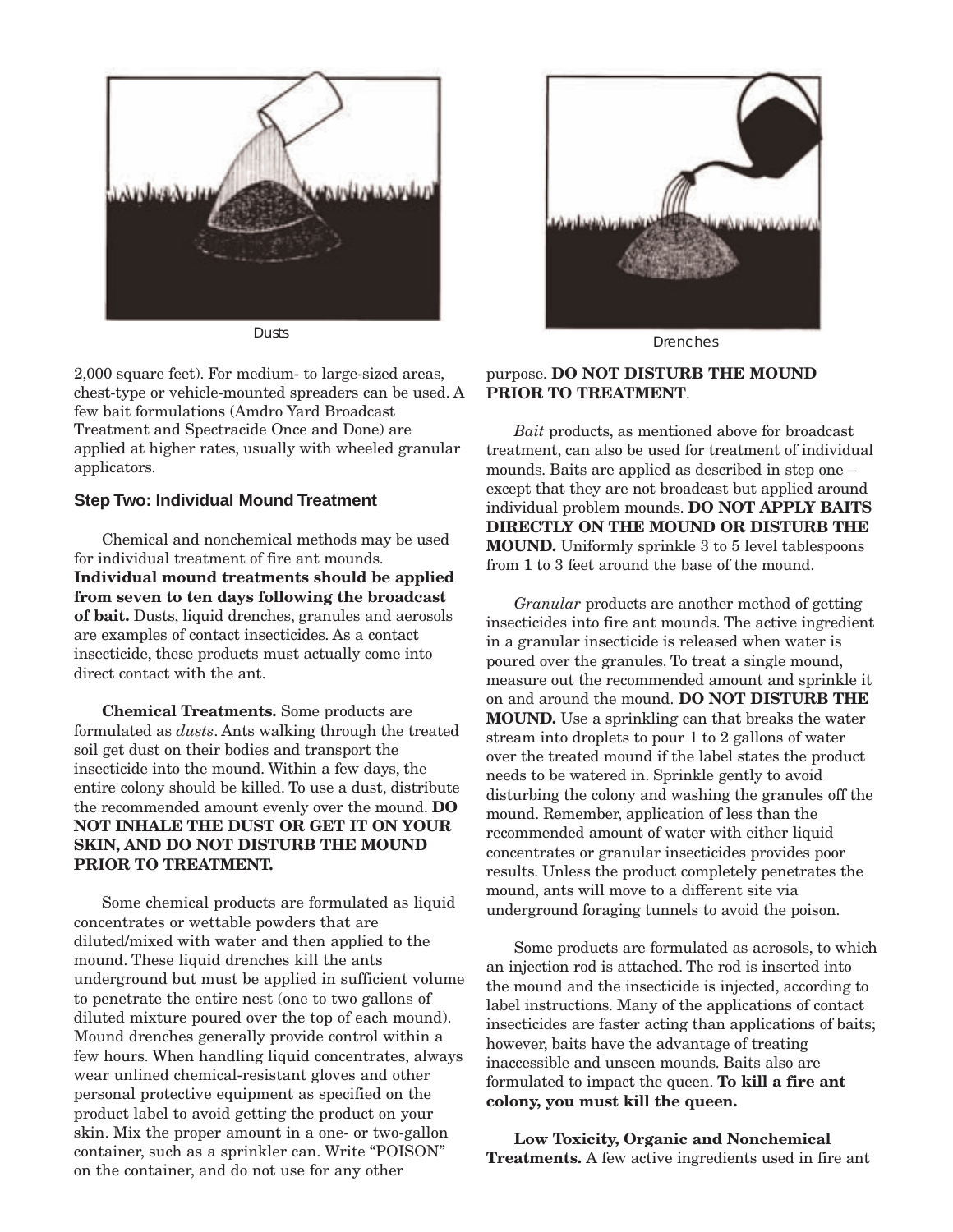

Granules

control products are commonly referred to as "organic" or "least-toxic" (e.g., boric acid, pyrethrins, rotenone and diatomaceous earth). Diatomaceous earth, a natural silica-based dust, kills some ants but is not very effective when the soil is moist, and it rarely eliminates ant colonies when used alone. Pyrethrin, a botanical insecticide, kills ants quickly and, when formulated with diatomaceous earth, effectiveness may be enhanced. Bait products containing spinosad (Greenlight and Safer) are considered "organic" and are OMRI (Organic Materials Review Institute) certified for organic production areas of less than one acre. In addition, spinosad (Greenlight Spinosad Lawn and Garden Spray) is available in a concentrated formulation that can be mixed with water to use as a mound drench.

**BoilingWater.** Nonchemical methods, such as pouring boiling water on mounds, may eliminate up to 60 percent of treated mounds, but can be hazardous to plants, grass and especially the person transporting the water.

**Excavation.** Problem mounds can be physically excavated by shoveling the mound into a bucket. Talcum powder should be sprinkled onto the shovel handle, bucket handle and the inside of the bucket to help prevent ants from traveling up the handles.

In conclusion, an economical and successful approach for a heavily infested area is to broadcast a fire bait first then apply individual mound treatments, seven to ten days later, to any remaining colonies showing activity.

Research throughout states infested with fire ants has shown that the two-step method of treatment is effective in minimizing the impact of fire ants. Community or area-wide treatments also have been shown to be effective in reducing the rate of reinfestation.

To learn more about community abatement programs, contact your county Extension agent.

| abamectin                          | Enforcer Fire Ant Bait                                   |
|------------------------------------|----------------------------------------------------------|
|                                    | Clinch Ant Bait                                          |
|                                    | Varsity Fire Ant Bait                                    |
| indoxacarb                         | DuPont Advion Fire Ant Bait                              |
|                                    | GardenTech Over'nOut Fire Ant Mound Treatment (bait)     |
|                                    | Spectracide Fire Ant Killer Plus Preventer Once and Done |
| fenoxycarb                         | Award Fire Ant Bait                                      |
| hydramethylnon                     | Amdro Fire Ant Bait                                      |
|                                    | Amdro Pro Fire Ant Bait                                  |
|                                    | Amdro Fire Ant Bait Yard Treatment                       |
| hydramethylnon and (s) methyoprene | Amdro FireStrike Fire Ant Bait                           |
|                                    | Extinguish Plus Fire Ant Bait                            |
| pyriproxyfen                       | Distance Fire Ant Bait                                   |
|                                    | Esteem Ant Bait                                          |
| (s)-methoprene                     | Extinguish Professional Fire Ant Bait                    |
| spinosad                           | Ferti-lome Come and Get It (bait)                        |
|                                    | Green Light Fire Ant Control with Conserve (bait)        |
|                                    | Safer Fire Ant Bait                                      |

### **Fire Ant Control Products Formulated as Baits**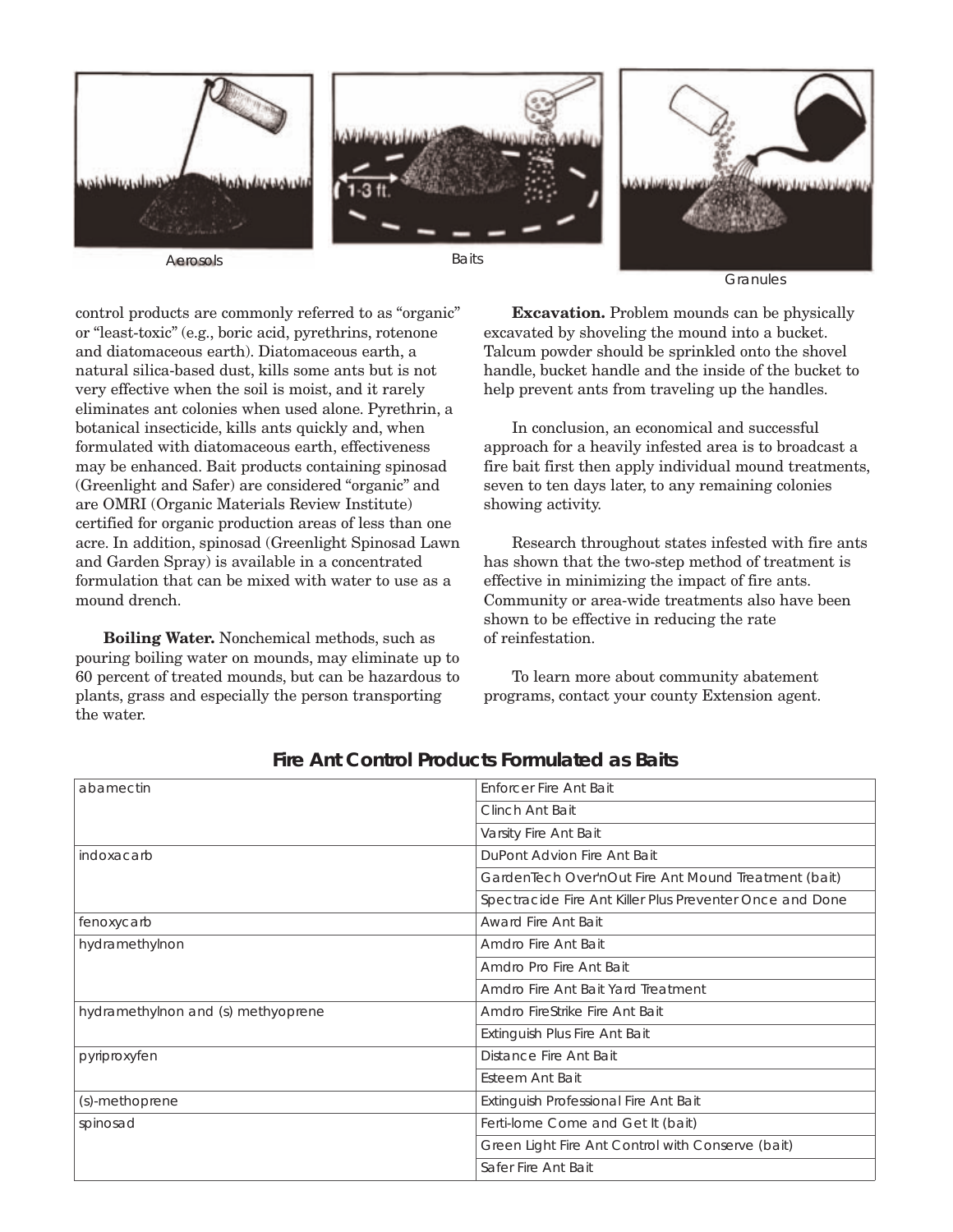| acephate        | Hi-Yield Acephate Fire Ant Killer (dust)                    |
|-----------------|-------------------------------------------------------------|
|                 | Ortho Orthene Fire Ant Killer (dust)                        |
|                 | Surrender Fire Ant Killer (dust)                            |
| beta-cyfluthrin | Bayer Advanced Fire Ant Killer Ready-to-Use Dust            |
| carbaryl        | Hi-Yield 10% Carbaryl Garden and Pet Dust                   |
| deltamethrin    | Bengal UltraDust 2X Fire Ant Killer (dust)                  |
|                 | Enforcer BugMax 240 Eight Month Home Pest<br>Control (dust) |
|                 | Terro Fire Ant Killer Outdoor (dust)                        |
| permethrin      | Spectracide No-Odor Fire Ant Killer Ready-to-Use Dust       |

# **Fire Ant Control Products Formulated as Dusts**

## **Fire Ant Control Products Formulated as Liquid Concentrates or Wettable Powders**

| acephate        | Hi-Yield Acephate Fire Ant Killer (wettable powder)                                                  |
|-----------------|------------------------------------------------------------------------------------------------------|
|                 | Surrender Fire Ant Killer (wettable powder)                                                          |
| beta-cyfluthrin | Bayer Advanced Power Force Carpenter Ant and Termite Killer Plus<br>Concentrate (liquid concentrate) |
| bifenthrin      | Bifen I/T Insecticide/Termiticide (liquid concentrate)                                               |
|                 | Hi-Yield Bug Blaster II Turf, Termite and Ornamental Insect Control<br>(liquid concentrate)          |
|                 | Surrender Termite 5 Killer (liquid concentrate)                                                      |
| carbaryl        | Eliminator Bug Killer Concentrate Sevin (liquid concentrate)                                         |
|                 | GardenTech Sevin Bug Killer Concentrate (liquid concentrate)                                         |
| cypermethrin    | Demon WP (water soluble packet)                                                                      |
|                 | Surrender Cyper WP (water soluble packet)                                                            |
| deltamethrin    | Enforcer BugMax Insect Killer Concentrate (liquid concentrate)                                       |
| permethrin      | Hi-Yield 38 Plus Turf, Tree and Ornamental Insect Control (liquid<br>concentrate)                    |
|                 | Hi-Yield Garden, Pet and Livestock Insect Control (liquid concentrate)                               |
|                 | Hi-Yield Indoor/Outdoor Broad Use Insecticide (liquid concentrate)                                   |
|                 | Martin's Permethrin 10% (liquid concentrate)                                                         |
| spinosad        | Ferti-lome Borer, Bagworm, Leaf Miner and Tent Caterpillar Spray (liquid<br>concentrate)             |
|                 | Natural Guard Spinosad Landscape and Garden Insecticide Ready-to-<br>Spray (liquid concentrate)      |